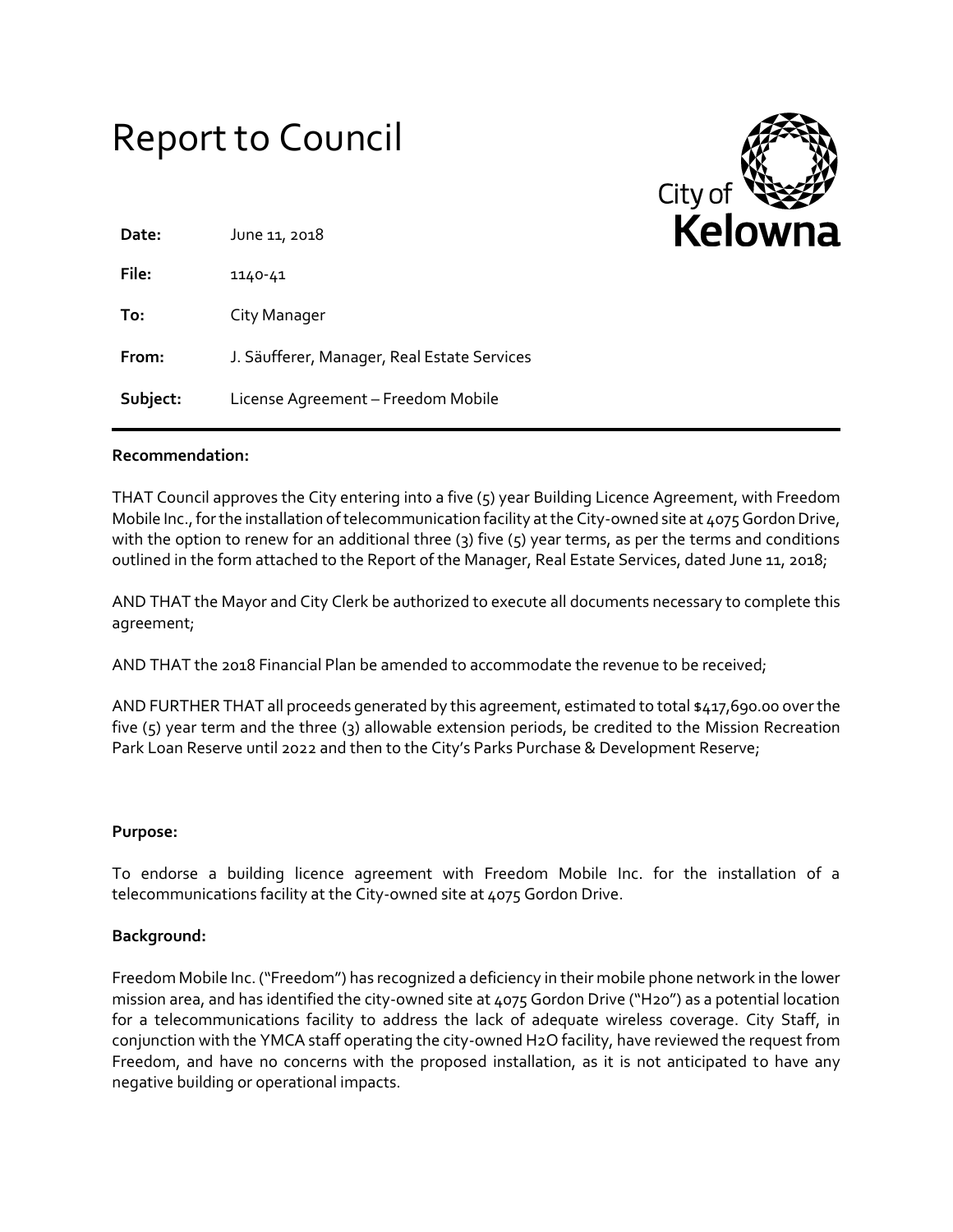| <b>Term</b>       | 5 years                                   |
|-------------------|-------------------------------------------|
| Fee               | $$18,000$ /year                           |
| <b>Extensions</b> | 3 x 5 years (at city's discretion)        |
| Use               | Telecommunications facilities & equipment |

In order to protect the visual integrity of the building and the associated branding as the *H2O Adventure and Fitness Centre*, the license agreement stipulates that no logo's, signage, text or advertising be incorporated in the installation. The extent to which any changes to the front of the building will be visible to the public is approximated in the photo-rendering shown below.



# **Financial/Budgetary Considerations:**

The Building License Agreement ("BLA") provides for a lease payment of \$18,000 per year for the initial five (5) year term. Three (3) subsequent five (5) year extensions (each at the discretion of the city) would see an increase in the license fee between the greater of 10% or inflation. Total approximate revenues over the potential twenty (20) year term of the BLA are in excess of \$400,000, as shown below:

| Term         | <b>Annual</b> | Total     |
|--------------|---------------|-----------|
| Years 1-5    | \$18,000      | \$90,000  |
| Years 6-10   | \$19,800      | \$99,000  |
| Years 11-15  | \$21,780      | \$108,900 |
| Years 16-20  | \$23,958      | \$119,790 |
| <b>TOTAL</b> |               | \$417,690 |

Revenues associated with the BLA will be credited to the City's Mission Recreation Park Loan Reserve until 2022 when the loan repayment will be complete. After such time, the revenues will be credited to the City's Parks Purchase & Development Reserve to support park development.